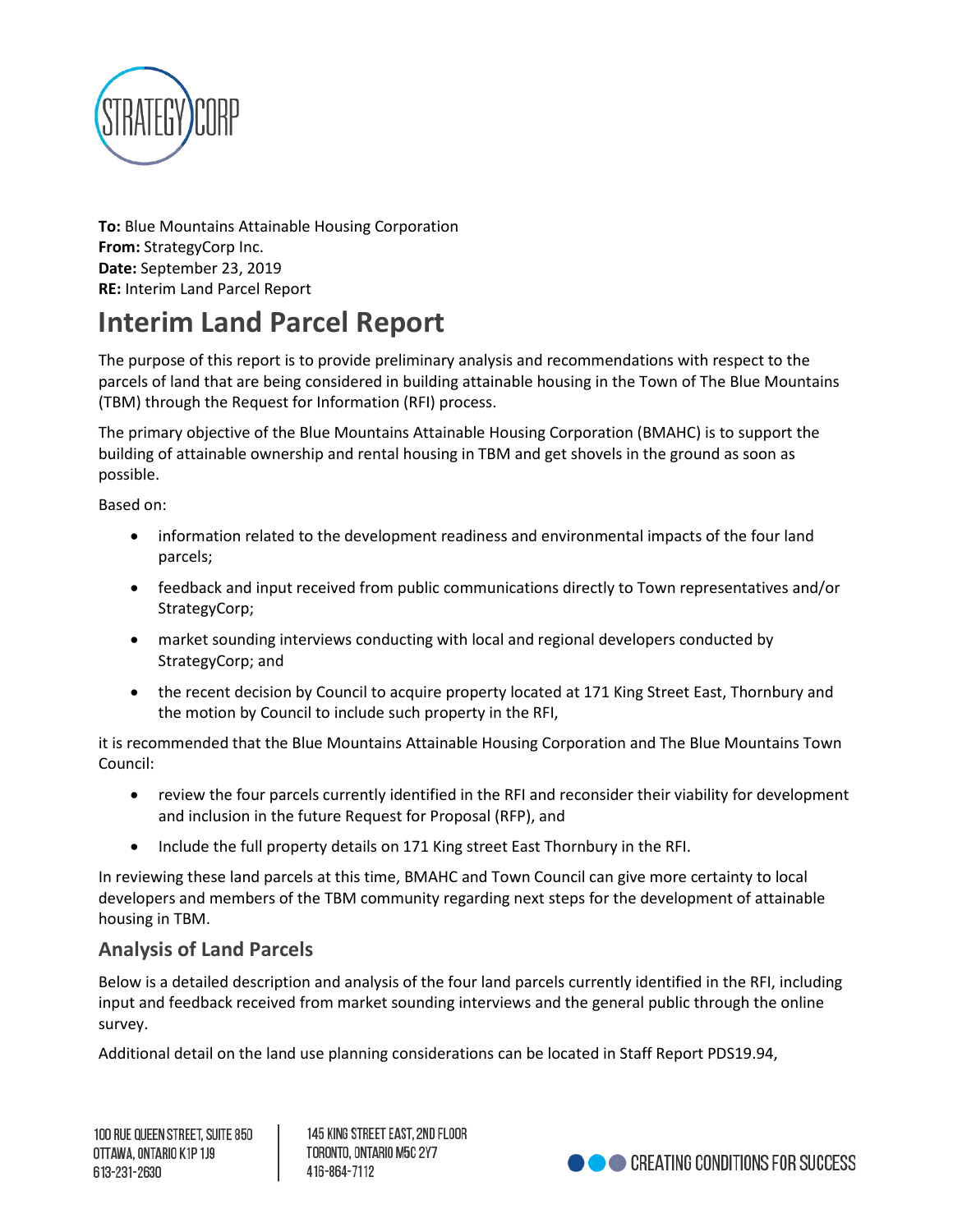

**Parcel Size Development Readiness Environmental Impact Community Impact Recommendation**  $#1 - G$ rey Road 19 10.194 ac 4.126 ha Proceed #2 – 130 King Street West 4.900 ac 1.983 ha Proceed #3 – Gord Canning Dr. 2.467 ac 1.000 ha Do not Proceed #4 – 118 Kandahar Ln. 1.688 ac 0.683 ha Do not Proceed

Preliminary Property Options for Attainable Housing."

# **Parcel #1 – Grey Road 19**

### Overview:

Parcel #1 is located 12 kilometres from Thornbury on a main thoroughfare near Craigleith Ski Club, between Highway 26 and Blue Mountain Village. This land parcel is double the size of the other sites identified in the RFI, which could allow for a combination of rental and ownership units and built forms. Market soundings have suggested that up to 450 units could be developed within up to seven to eight apartment buildings at up to five storeys each. A future transit route is plausible on this site by extending the existing Blue Mountain Transit Link south along Grey Road 19 and east along Poplar Sideroad, reconnecting in Collingwood.

There is a generous buffer between the existing residential properties and the potential development site. The land is relatively flat and contiguous and could be easily accessed through an entrance off the County road, servicing the entire subdivision with ample space for parking spots that adhere to the conditions set out in the 2003-11 Parking By-law.

However, it will need to be determined whether the 40-60 Open Space rule that applies to properties within the County would apply to this land parcel, as this would ultimately reduce the acreage/hectares available.

### Development Readiness

This land parcel is zoned for Development per the TBM Comprehensive Zoning By-Law 2018-65. A very small portion of the land parcel is zoned as Hazard Lands per the By-Law but is not expected to impact potential development. However, based on feedback received through the market soundings, developers may inquire about the soil and water table, and whether they would have to monitor the ground water.

### Environmental Impact

Minor projected environmental impact is projected as the property contains limited woodlands and hazard areas.



2 BMAHC 23/09/2019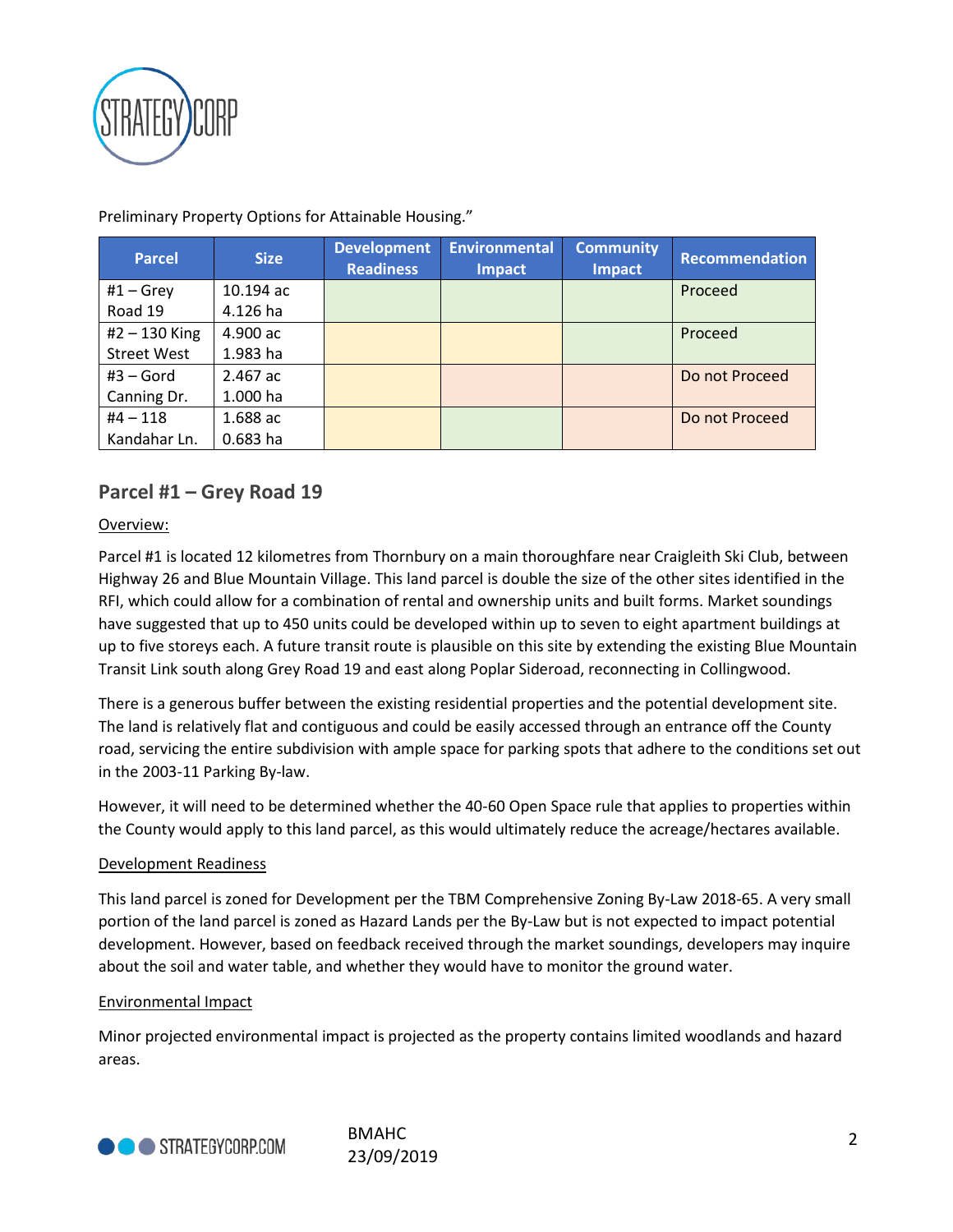

### Community Impact

The community impact is projected to be minor as there is a generous buffer between the proposed development site and adjacent homeowners. There is also ample space to support development at ancillary amenities.

**Recommendation**: Given that the land parcel abuts a major arterial road (Grey Road 19), is located across the street from a proposed subdivision, and is proximate to existing water and waste-water infrastructure, this parcel should be considered viable for development.

# **Parcel #2 – 130 King Street West**

### Overview:

Located off Highway 26 in Thornbury, this land parcel is situated within an existing residential area near the lakefront of Georgian Bay. This site could be serviced by the Collingwood Crosstown transit route. The majority of the site has been zoned as Hazard Lands and only a small portion of the site on the North end of the property is currently zoned for Development. However, there are water and wastewater main pipes and infrastructure near the property. This parcel has been identified as a Grey Sauble Conservation Authority (GSCA) regulated area. Given the size of the land parcel, parking considerations should not be a significant concern.

### Development Readiness

This parcel requires rezoning as it is zoned for Development, Public Utilities, and Hazard Lands per the TBM Comprehensive Zoning By-Law 2018-65. Only a very small portion of the site at the North end of the property has been zoned for Development. Based on feedback received so far throughout the RFI process, developers may want to know why much of the parcel of land has been zoned as Hazard Lands and what would be required to lift it.

### Environmental Impact

The land parcel is a former landfill site. Given that the parcel has been identified as a deer wintering area with significant hazard lands, remediation of the site will be required and rezoning and permitting of the site may require technical studies and reports in accordance with the Ministry of Environment, Conservation and Parks and local Conservation Authority requirements. Redevelopment of this site would represent an example of how former brownfield sites can be remediated and would also demonstrate a commitment to improving the environment.

### Community Impact

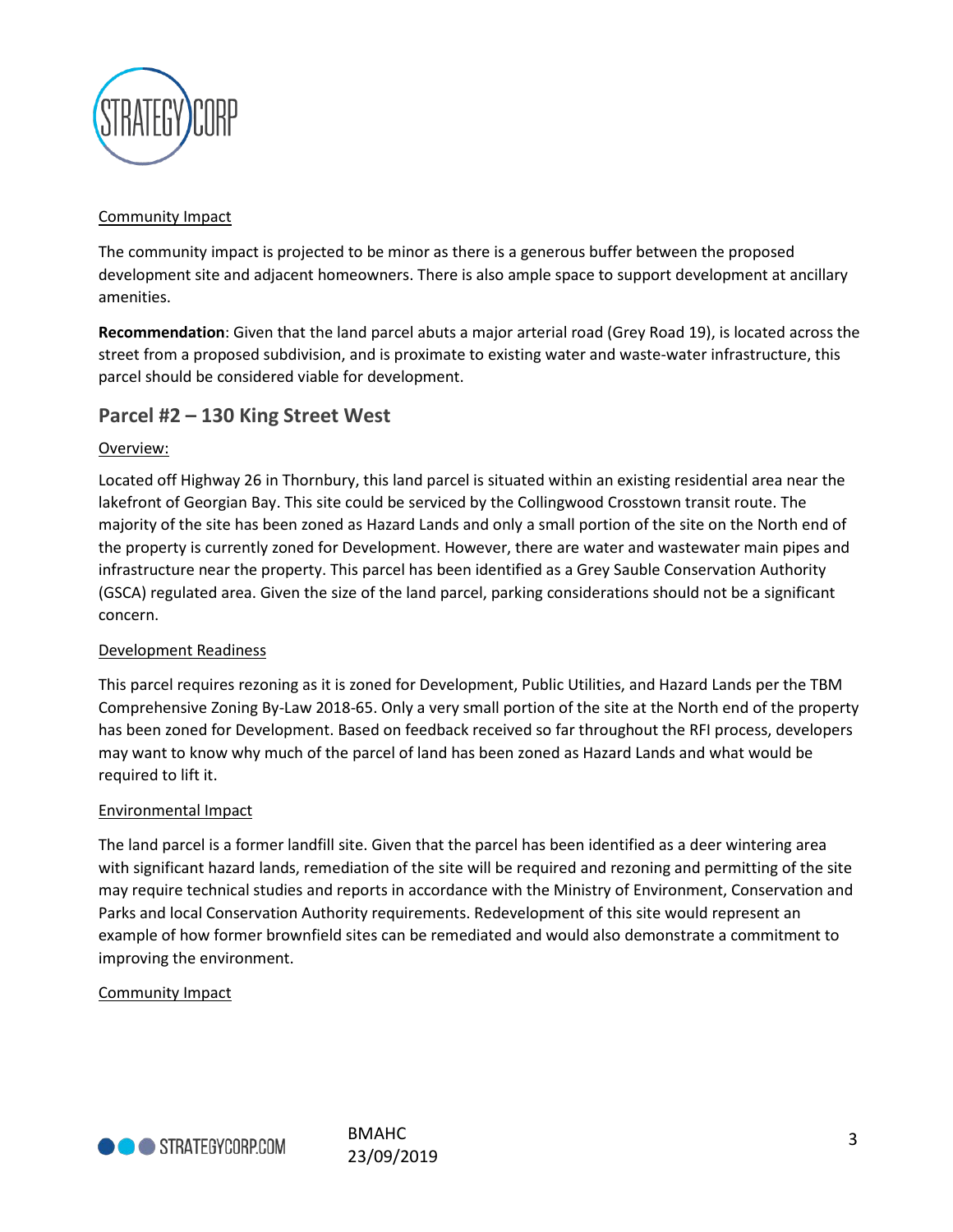

Public feedback received to date indicated that some adjacent homeowners are concerned about the redevelopment of this land parcel as much of the site has been classified as a Community Living Area per the TBM Official Plan (Land Use).

**Recommendation:** Notwithstanding the fact that it is a brownfield site, this land parcel should be considered viable for development because a portion is already zoned for redevelopment and the land abuts an existing residential development and thus could support the continued improvement of this neighbourhood.

# **Parcel #3 – Gord Canning Drive**

### Overview:

Located next to the Blue Mountain Village Resort Area core, this land parcel abuts an existing but temporary public parking lot designated for the Blue Mountain Village. The site has been zoned as Blue Mountain Village Resort Area Open Space, which has led to community members expressing significant concerns about this site. Almost all of the property includes Karst, which would have to be remediated if any redevelopment were to occur. However, there are water and wastewater main pipes and infrastructure near the property. Given the limited size of the land parcel, parking considerations would be of significant concern and this issue is further exacerbated by the fact that the adjacent parking lot is temporary only.

## Development Readiness

This parcel would require rezoning as it is currently zoned as Open Space per the TBM Comprehensive Zoning By-Law 2018-65.

### Environmental Impact

Approximately 80% of the land parcel features Karst. Any remediation would require significant studies and reports in accordance with the Ministry of Environment, Conservation and Parks and local Conservation Authority requirements. The redevelopment of this parcel would significantly impact the landscape and has been identified by Town planning staff as having a high impact on the natural environment.

### Community Impact

Public feedback received to date indicated some adjacent homeowners and members of the TBM community are concerned about the Open Space land use designation and are resistant to rezoning for development purposes. This feedback has set out that the Open Space designation is intended only for public and private parks, as well as recreational and cultural facilities. Community members have reiterated the importance of the recreational uses of Open Space as well as the fact that this land parcel plays an important role in connecting the Village Core to nearby residential communities.